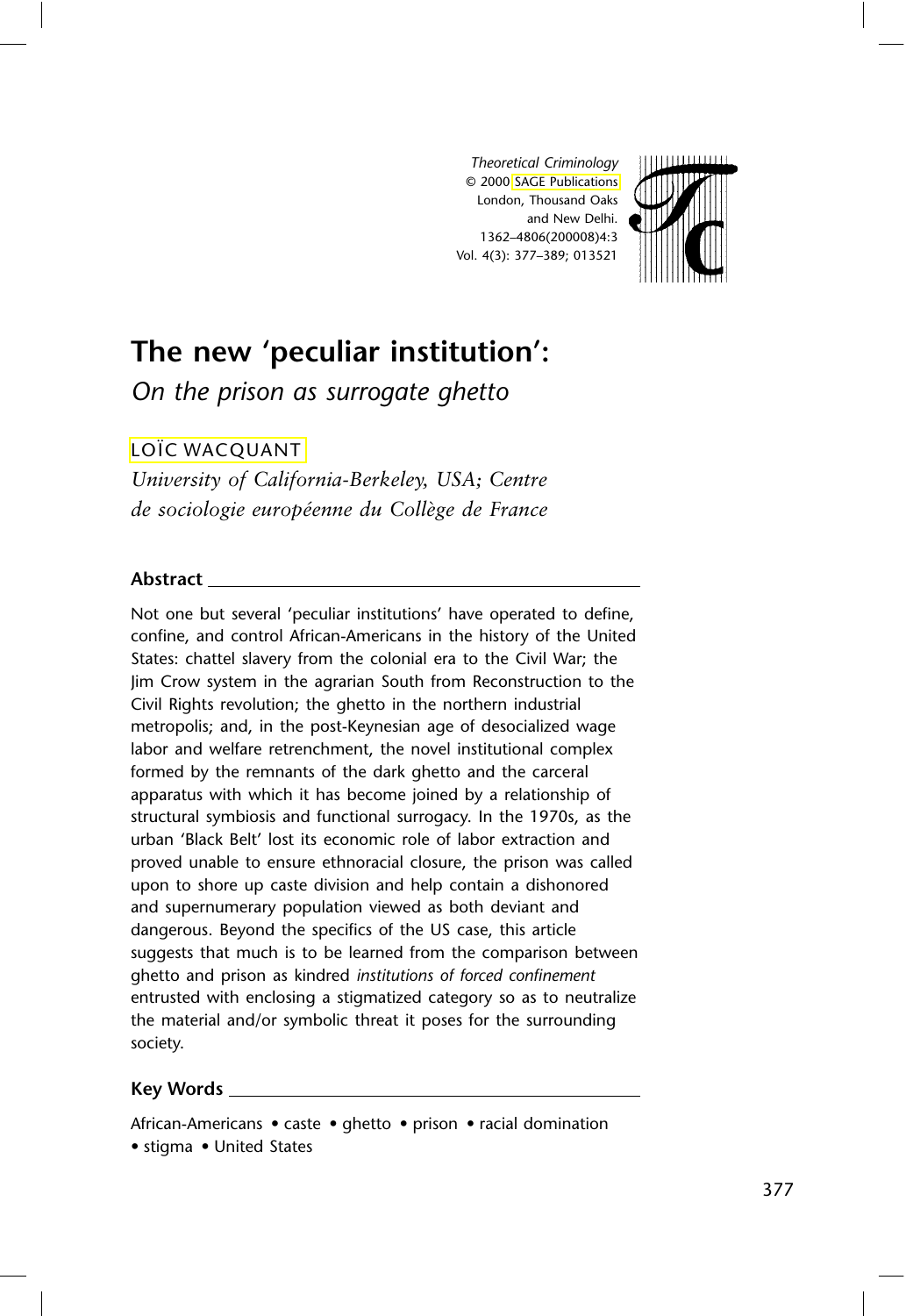Not one but several 'peculiar institutions' have operated to define, confine, and control African-Americans in the history of the United States. The first is *chattel slavery* as the pivot of the plantation economy and inceptive matrix of racial division from the colonial era to the Civil War (Stampp, 1956; Berlin, 1998). The second is the *Jim Crow system* of legally enforced discrimination and segregation from cradle to grave that anchored the predominantly agrarian society of the South from the close of Reconstruction to the Civil Rights revolution which toppled it a full century after abolition (Woodward, 1957; Litwack, 1998). America's third special device for containing the descendants of slaves in the northern industrial metropolis is the *ghetto*, corresponding with the conjoint urbanization and proletarianization of African-Americans from the Great Migration of 1914–30 until the 1960s, when it was rendered partially obsolete by the concurrent transformation of economy and state and by the mounting protest of blacks against continued caste exclusion, climaxing with the explosive urban riots chronicled in the Kerner Commission Report (Spear, 1968; Kerner Commission, 1988). The fourth, I contend here, is the novel institutional complex formed by the *remnants of the dark ghetto and the carceral apparatus* with which the ghetto has become joined by a linked relationship of structural symbiosis and functional surrogacy.

Viewed against the backdrop of the full historical trajectory of racial domination in the United States, the glaring and growing 'disproportionality' in incarceration that has afflicted African-Americans over the past three decades<sup>1</sup> can be understood as the result of the 'extra-penological' functions that the prison system has come to shoulder in the wake of the crisis of the ghetto. Not crime, but the need to shore up an eroding caste cleavage, along with buttressing the emergent regime of desocialized wage labor to which most blacks are fated by virtue of their lack of marketable cultural capital, and which the most deprived among them resist by escaping into the illegal street economy, is the main impetus behind the stupendous expansion of America's penal state in the post-Keynesian age and its de facto policy of 'carceral affirmative action' toward African-Americans (Wacquant, 1998, 1999: 71–94).

Beyond the specifics of that recent US phenomenon, this article suggests that there is much to be learned from an historical-cum-analytic comparison between ghetto and prison. For both belong to the same class of organizations, namely, *institutions of forced confinement*: the ghetto is a manner of 'social prison' while the prison functions as a 'judicial ghetto.' Both are entrusted with enclosing a stigmatized population so as to neutralize the material and/or symbolic threat that it poses for the broader society from which it has been extruded. And, for that reason, ghetto and prison tend to evolve relational patterns and cultural forms that display striking similarities and intriguing parallels deserving of systematic study in diverse national and historical settings.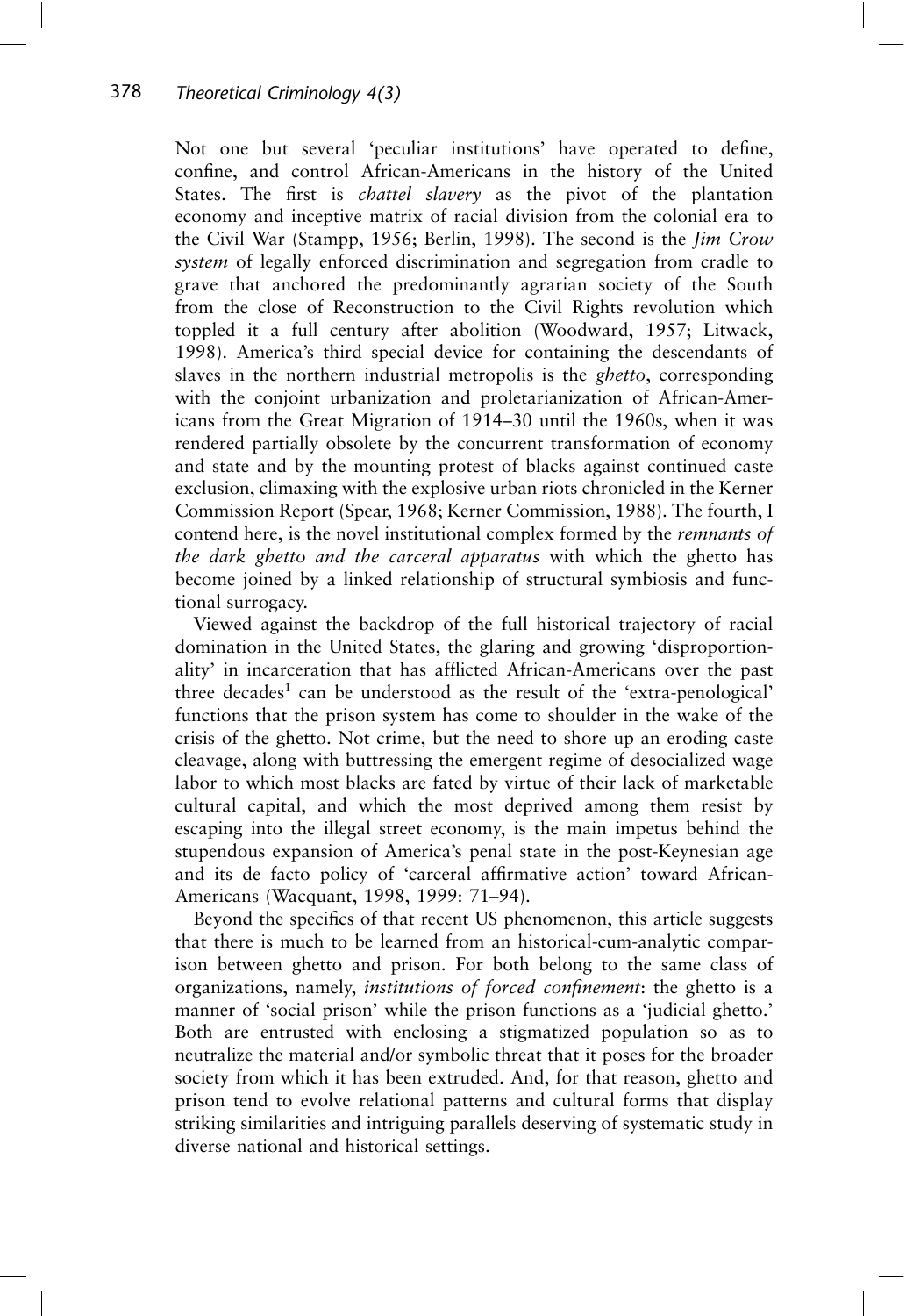### **Vehicles for labor extraction and caste division**

America's first three 'peculiar institutions,' slavery, Jim Crow, and the ghetto, have this in common that they were all instruments for the conjoint *extraction of labor* and *social ostracization* of an outcast group deemed unassimilable by virtue of the indelible threefold stigma it carries. African-Americans arrived under bondage in the land of freedom. They were accordingly deprived of the right to vote in the self-appointed cradle of democracy (until 1965 for residents of the southern states). And, for lack of a recognizable national affiliation, they were shorn of ethnic honor, which implies that, rather than simply standing at the bottom of the rank ordering of group prestige in American society, they were barred from it *ab initio*. 2

Slavery is a highly malleable and versatile institution that can be harnessed to a variety of purposes (Drescher and Engerman 1998) but in the Americas property-in-person was geared primarily towards the provision and control of labor. Its introduction in the Chesapeake, Middle Atlantic, and Low Country regions of the United States in the 17th century served to recruit and regulate the unfree workforce forcibly imported from Africa and the West Indies to cater to their tobacco, rice, and mixedfarming economy. (Indentured laborers from Europe and native Indians were not enslaved because of their greater capacity to resist and because their servitude would have impeded future immigration as well as rapidly exhausted a limited supply of labor.) By the close of the 18th century, slavery had become self-reproducing and had expanded to the fertile crescent of the southern interior, running from South Carolina to Louisiana, where it supplied a highly profitable organization of labor for cotton production and the basis for a plantation society distinctive for its feudallike culture, politics, and psychology (Wright, 1978; Kolchin, 1993).

An *unforeseen by-product* of the systematic enslavement and dehumanization of Africans and their descendants on North American soil was the creation of a racial caste line separating what would later become labeled 'blacks' and 'whites.' As Barbara Fields (1990) has shown, the American ideology of 'race,' as putative biological division anchored by the inflexible application of the 'one-drop rule' together with the principle of hypodescent, crystallized to resolve the blatant contradiction between human bondage and democracy. The religious and pseudo-scientific belief in racial difference reconciled the brute fact of unfree labor with the doctrine of liberty premised on natural rights by reducing the slave to live property three-fifths of a man according to the sacred scriptures of the Constitution.

Racial division was a consequence, not a precondition, of US slavery, but once it was instituted it became detached from its initial function and acquired a social potency of its own. Emancipation thus created a double dilemma for southern white society: how to secure anew the labor of former slaves, without whom the region's economy would collapse, and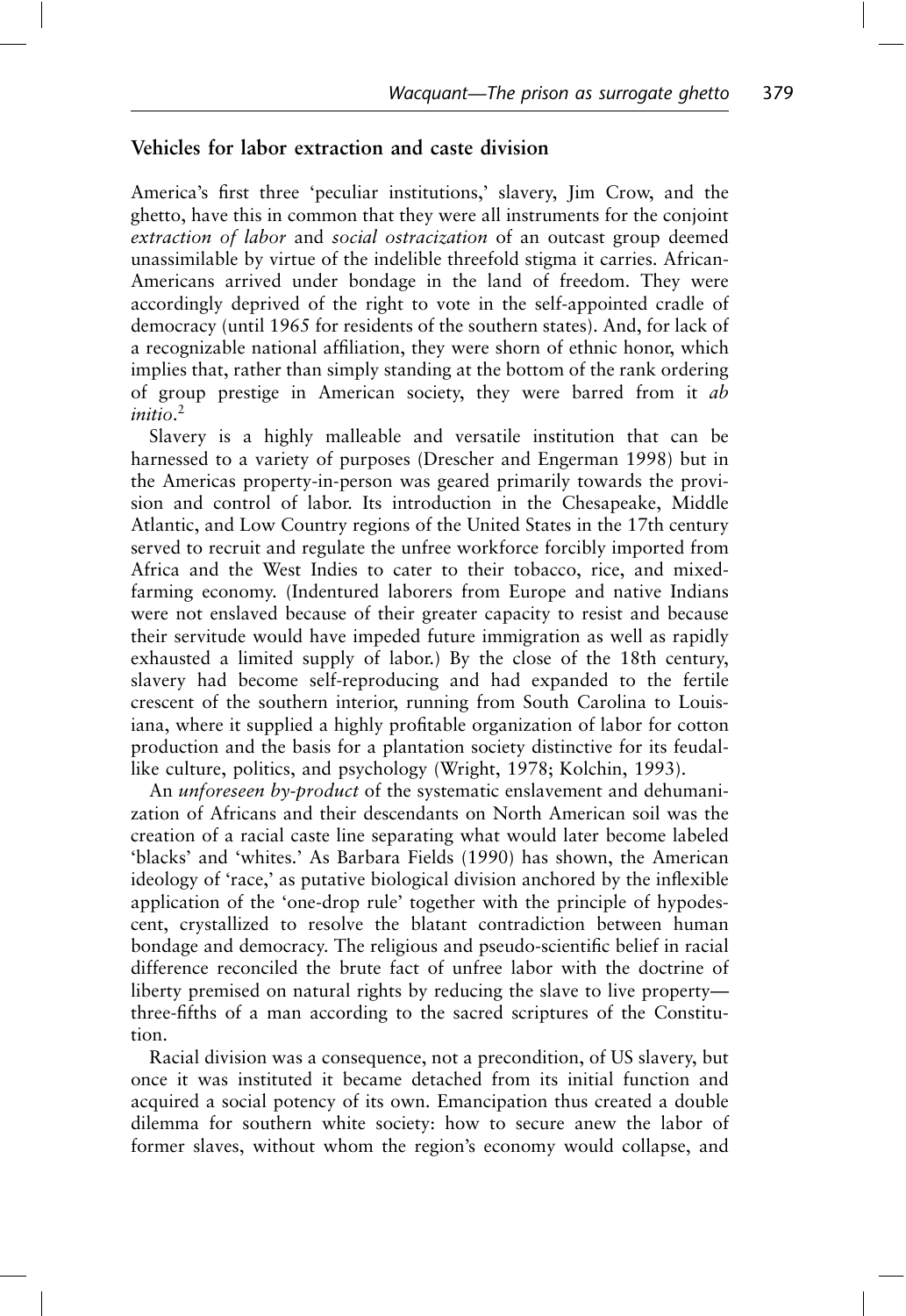how to sustain the cardinal status distinction between whites and 'persons of color,' i.e. the social and symbolic distance needed to prevent the odium of 'amalgamation' with a group considered inferior, rootless, and vile. After a protracted interegnum lasting into the 1890s, during which early white hysteria gave way to partial if inconsistent relaxation of ethnoracial strictures, when blacks were allowed to vote, to hold public office, and even to mix with whites to a degree in keeping with the intergroup intimacy fostered by slavery, the solution came in the form of the 'Jim Crow' regime.<sup>3</sup> It consisted of an ensemble of social and legal codes that prescribed the complete separation of the 'races' and sharply circumscribed the life chances of African-Americans (Woodward, 1957) while binding them to whites in a relation of suffusive submission backed by legal coercion and terroristic violence.

Imported from the North where it had been experimented in cities, this regime stipulated that blacks travel in separate trains, streetcars, and waiting rooms; that they reside in the 'darktown' slums and be educated in separate schools (if at all); that they patronize separate service establishments and use their own bathrooms and water fountains; that they pray in separate churches, entertain themselves in separate clubs and sit in separate 'nigger galleries' in theaters; that they receive medical care in separate hospitals and exclusively from 'colored' staff; and that they be incarcerated in separate cells and buried in separate cemeteries. Most crucial of all, laws joined mores in condemning the 'unspeakable crime' of interracial marriage, cohabitation, or mere sexual congress so as to uphold the 'supreme law of self-preservation' of the races and the myth of innate white superiority. Through continued white ownership of the land and the generalization of sharecropping and debt peonage, the plantation system remained virtually untouched as former slaves became a 'dependent, propertyless peasantry, nominally free, but ensnared by poverty, ignorance, and the new servitude of tenantry' (McMillen, 1990: 126). While sharecropping tied African-American labor to the farm, a rigid etiquette ensured that whites and blacks never interacted on a plane of equality, not even on the track field or in a boxing ring—a Birmingham ordinance of 1930 made it unlawful for them to play at checkers and dominoes with one another.<sup>4</sup> Whenever the 'color line' was breached or even brushed, a torrent of violence was unleashed in the form of periodic pogroms, Ku Klux Klan and vigilante raids, public floggings, mob killings and lynchings, this ritual caste murder designed to keep 'uppity niggers' in their appointed place. All this was made possible by the swift and near-complete disenfranchisement of blacks as well as by the enforcement of 'Negro law' by courts which granted the latter fewer effective legal safeguards than slaves had enjoyed earlier by dint of being both property and persons.

The sheer brutality of caste oppression in the South, the decline of cotton agriculture due to floods and the boll weevil, and the pressing shortage of labor in northern factories caused by the outbreak of the First World War created the impetus for African-Americans to emigrate en masse to the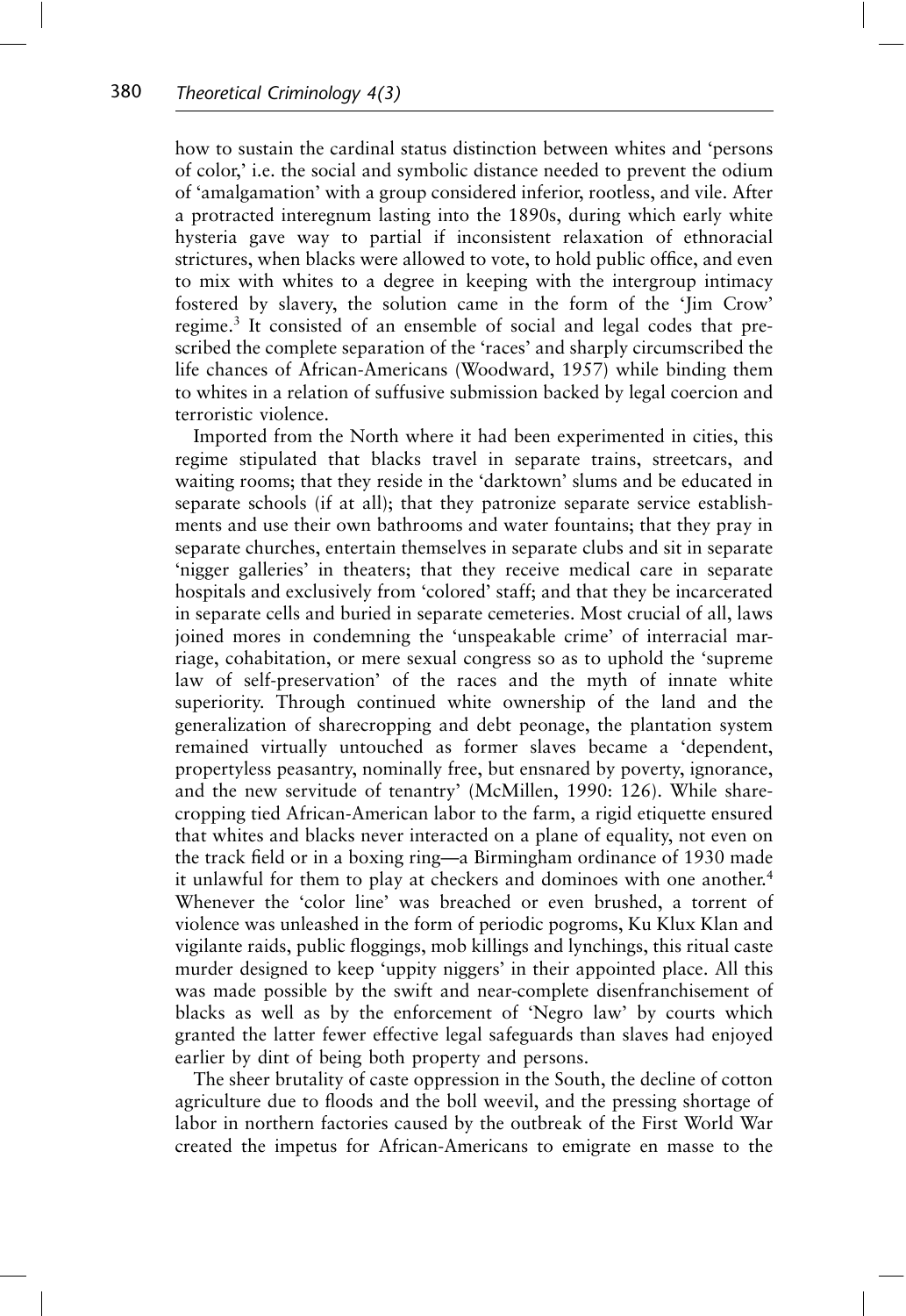booming industrial centers of the Midwest and Northeast (over 1.5 million left in 1910–30, followed by another 3 million in 1940–60). But as migrants from Mississippi to the Carolinas flocked to the northern metropolis, what they discovered there was not the 'promised land' of equality and full citizenship but another system of racial enclosure, the ghetto, which, though it was less rigid and fearsome than the one they had fled, was no less encompassing and constricting. To be sure, greater freedom to come and go in public places and to consume in regular commercial establishments, the disappearance of the humiliating signs pointing to 'Colored' here and 'White' there, renewed access to the ballot box and protection from the courts, the possibility of limited economic advancement, release from personal subservience and from the dread of omnipresent white violence, all made life in the urban North incomparably preferable to continued peonage in the rural South: it was 'better to be a lamppost in Chicago than President of Dixie,' as migrants famously put it to Richard Wright. But restrictive covenants forced African-Americans to congregate in a 'Black Belt' which quickly became overcrowded, underserved, and blighted by crime, disease, and dilapidation, while the 'job ceiling' restricted them to the most hazardous, menial, and underpaid occupations in both industry and personal services. As for 'social equality,' understood as the possibility of 'becoming members of white cliques, churches, and voluntary associations, or marrying into their families,' it was firmly and definitively denied (Drake and Cayton, 1962 [1945], vol. 1: 112–28).

Blacks had entered the Fordist industrial economy, to which they contributed a vital source of abundant and cheap labor willing to ride along its cycles of boom and bust. Yet they remained locked in a precarious position of structural economic marginality and consigned to a secluded and dependent microcosm, complete with its own internal division of labor, social stratification, and agencies of collective voice and symbolic representation: a 'city within the city' moored in a complexus of black churches and press, businesses and professional practices, fraternal lodges and communal associations that provided both a 'milieu for Negro Americans in which they [could] imbue their lives with meaning' and a bullwark 'to "protect" white America from "social contact" with Negroes' (Drake and Cayton, 1962 [1945], vol. 2: xiv). Continued caste hostility from without and renewed ethnic affinity from within converged to create the ghetto as the third vehicle to extract black labor while keeping black bodies at a safe distance, to the material and symbolic benefit of white society.

The era of the ghetto as paramount mechanism of ethnoracial domination had opened with the urban riots of 1917–19 (in East St Louis, Chicago, Longview, Houston, etc.). It closed with a wave of clashes, looting, and burning that rocked hundreds of American cities from coast to coast, from the Watts uprising of 1965 to the riots of rage and grief triggered by the assassination of Martin Luther King in the summer of 1968 (Kerner Commission, 1988). Indeed, by the end of the 1960s, the ghetto was well on its way to becoming functionally obsolete or, to be more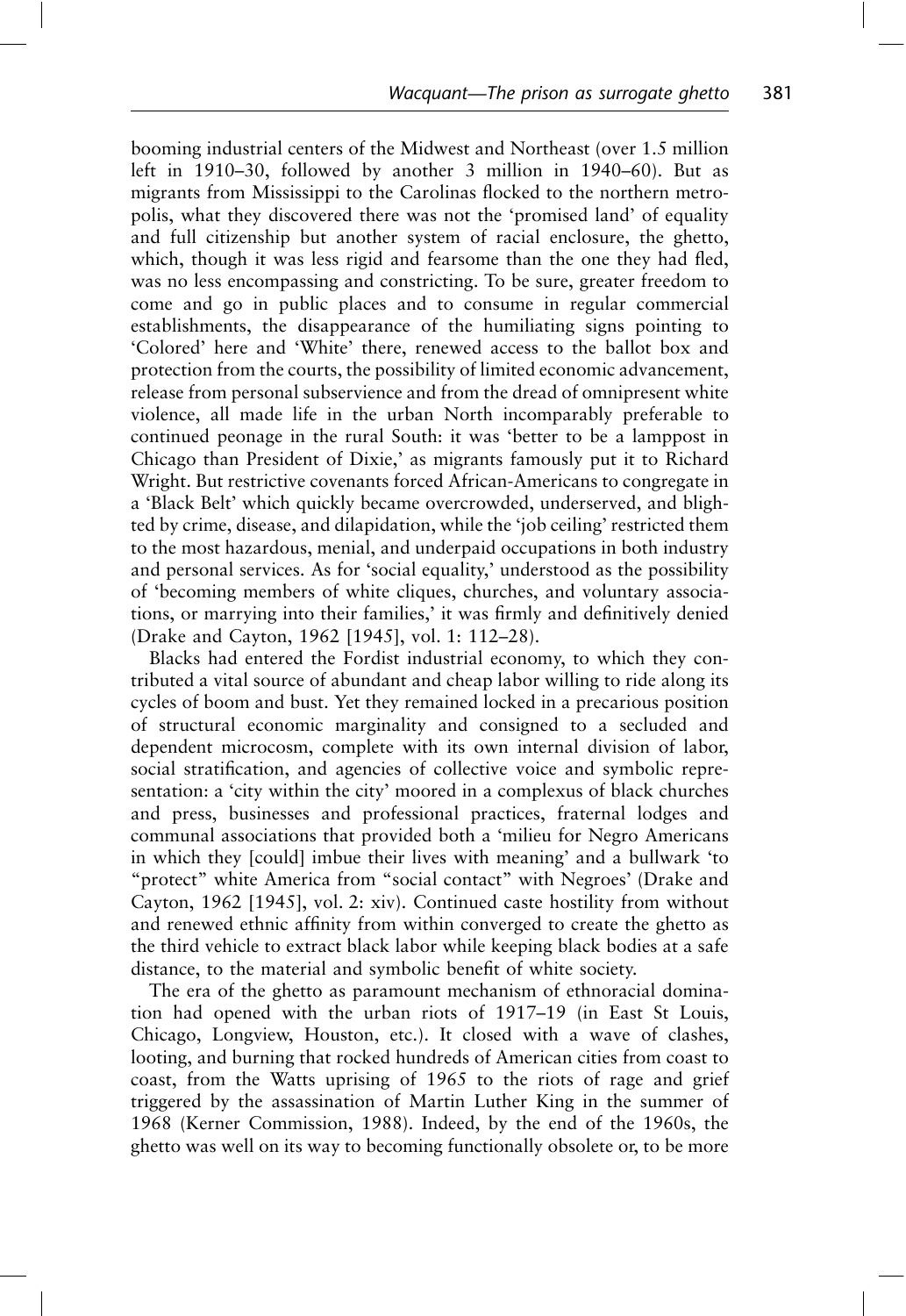precise, increasingly *unsuited* to accomplishing the twofold task historically entrusted to America's 'peculiar institutions.' On the side of *labor extraction*, the shift from an urban industrial economy to a suburban service economy and the accompanying dualization of the occupational structure, along with the upsurge of working-class immigration from Mexico, the Caribbean and Asia, meant that large segments of the workforce contained in the 'Black Belts' of the northern metropolis were simply no longer needed. On the side of *ethnoracial closure*, the decades-long mobilization of African-Americans against caste rule finally succeeded, in the propitious political conjuncture of crisis stemming from the Vietnam war and assorted social unrest, in forcing the federal state to dismantle the legal machinery of caste exclusion. Having secured voting and civil rights, blacks were at long last full citizens who would no longer brook being shunted off into the separate and inferior world of the ghetto.<sup>5</sup>

But, while whites begrudgingly accepted 'integration' in principle, in practice they strove to maintain an unbridgeable social and symbolic gulf with their compatriots of African descent. They abandoned public schools, shunned public space, and fled to the suburbs in the millions to avoid mixing and ward off the specter of 'social equality' in the city. They then turned against the welfare state and those social programs upon which the collective advancement of blacks was most dependent. *A contrario*, they extended enthusiastic support for the 'law-and-order' policies that vowed to firmly repress urban disorders connately perceived as racial threats (Edsall and Edsall, 1991; Quadagno, 1994; Beckett and Sasson, 2000: 49–74). Such policies pointed to yet another special institution capable of confining and controling, if not the entire African-American community, at least its most disruptive, disreputable and dangerous members: the prison.

## **The ghetto as ethnoracial prison, the prison as judicial ghetto**

To grasp the deep kinship between ghetto and prison, which helps explain how the structural decline and functional redundancy of the one led to the unexpected ascent and astonishing growth of the other during the last quarter-century, $6$  it is necessary first to characterize accurately the ghetto. But here we come upon the troublesome fact that the social sciences have failed to develop a robust *analytic concept* of the ghetto; instead they have been content to borrow the *folk concep*t current in political and popular discourse at each epoch. This has caused a good deal of confusion, as the ghetto has been successively conflated with—and mistaken for—a segregated district, an ethnic neighborhood, a territory of intense poverty or housing blight and even, with the rise of the policy myth of the 'underclass' in the more recent period, a mere accumulation of urban pathologies and antisocial behaviors.7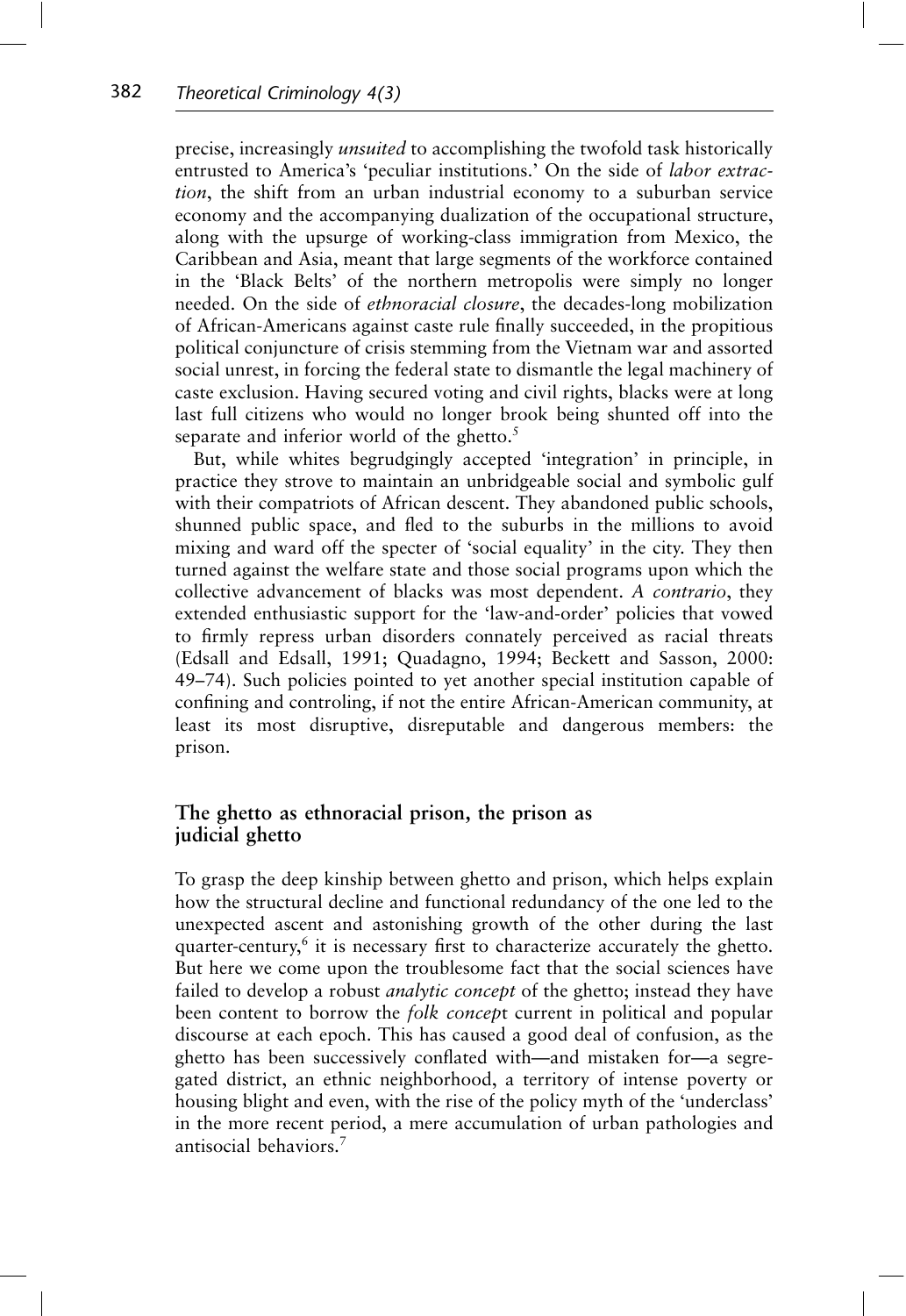A comparative and historical sociology of the reserved Jewish quarters in the cities of Renaissance Europe and of America's 'Bronzeville' in the Fordist metropolis of the 20th century reveals that a ghetto is essentially a sociospatial device that enables a dominant status group in an urban setting simultaneously to *ostracize and exploit* a subordinate group endowed with *negative symbolic capital*, that is, an incarnate property perceived to make its contact degrading by virtue of what Max Weber calls 'negative social estimation of honor.' Put differently, it is a *relation* of ethnoracial control and closure built out of four elements:

- 1 stigma;
- 2 constraint;
- 3 territorial confinement; and

4 institutional encasement.

The resulting formation is a distinct *space*, containing an ethnically homogeneous *population*, which finds itself forced to develop within it a set of interlinked *institutions* that duplicates the organizational framework of the broader society from which that group is banished and supplies the scaffolding for the construction of its specific 'style of life' and social strategies. This parallel institutional nexus affords the subordinate group a measure of protection, autonomy, and dignity, but at the cost of locking it in a relationship of structural subordination and dependency.

The ghetto, in short, operates as an *ethnoracial prison*: it encages a dishonored category and severely curtails the life chances of its members in support of the 'monopolization of ideal and material goods or opportunities' by the dominant status group (Weber, 1978: 935) dwelling on its outskirts. Recall that the ghettos of early modern Europe were typically delimited by high walls with one or more gates which were locked at night and within which Jews had to return before sunset on pain of severe punishment (Wirth, 1928: 32), and that their perimeter was subjected to continuous monitoring by external authorities. Note next the structural and functional homologies with the prison conceptualized as a *judicial ghetto*: a jail or penitentiary is in effect a reserved *space* which serves to forcibly confine a legally denigrated *population* and wherein this latter evolves its distinctive *institutions*, culture, and sullied identity. It is thus formed of the same four fundamental constituents, stigma, coercion, physical enclosure and organizational parallelism and insulation, that make up a ghetto, and for similar purposes.

Much as the ghetto protects the city's residents from the pollution of intercourse with the tainted but necessary bodies of an outcast group in the manner of an 'urban condom,' as Richard Sennett (1994: 237) vividly put it in his depiction of the 'fear of touching' in 16th-century Venice, the prison cleanses the social body from the temporary blemish of those of its members who have committed crimes, that is, following Durkheim, individuals who have violated the sociomoral integrity of the collectivity by infringing on 'definite and strong states of the collective conscience.'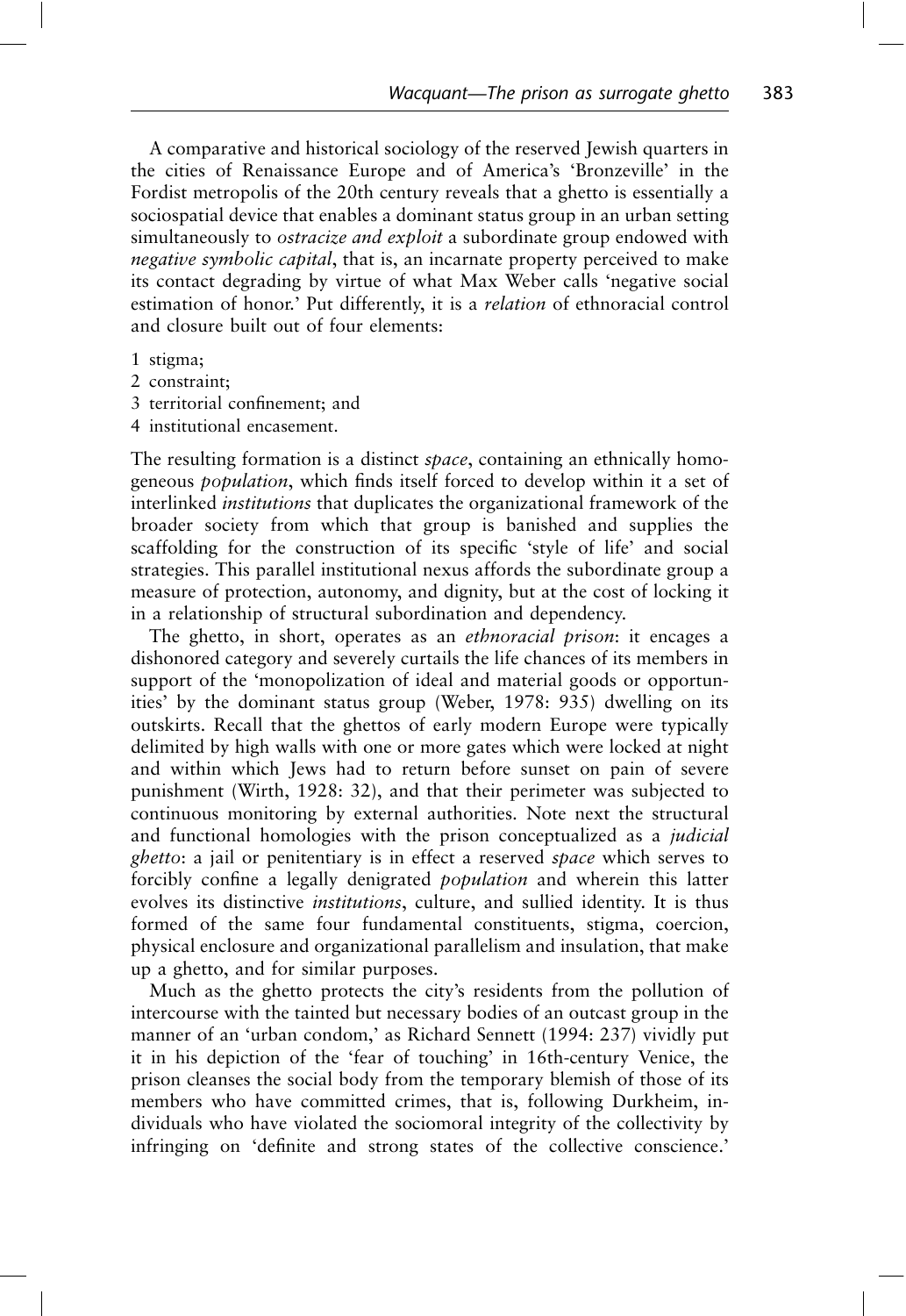Students of the 'inmate society' from Donald Clemmer and Gresham Sykes to James Jacobs and John Irwin have noted time and again how the incarcerated develop their own argot roles, exchange systems, and normative standards, whether as an adaptive response to the 'pains of imprisonment' or through selective importation of criminal and lower-class values from the outside, much like residents of the ghetto have elaborated or intensified a 'separate sub-culture' to counter their sociosymbolic immurement (Drake and Cayton, 1962 [1945], vol. 2: xiii). As for the secondary aim of the ghetto, to facilitate exploitation of the interned category, it was central to the 'house of correction' which is the direct historical predecessor of the modern prison and it has periodically played a major role in the evolution and operation of the latter (Spierenburg, 1991).<sup>8</sup> Finally, both prison and ghetto are authority structures saddled with inherently dubious or problematic legitimacy whose maintenance is ensured by intermittent recourse to external force.

By the end of the 1970s, then, as the racial and class backlash against the democratic advances won by the social movements of the preceding decade got into full swing, the prison abruptly returned to the forefront of American society and offered itself as the universal and simplex solution to all manners of social problems. Chief among these problems was the 'breakdown' of social order in the 'inner city,' which is scholarly and policy euphemism for the patent incapacity of the dark ghetto to contain a dishonored and supernumerary population henceforth viewed not only as deviant and devious but as downright dangerous in light of the violent urban upheavals of the mid-1960s. As the walls of the ghetto shook and threatened to crumble, the walls of the prison were correspondingly extended, enlarged, and fortified, and 'confinement of differentiation,' aimed at keeping a group apart (the etymological meaning of *segregare*), gained primacy over 'confinement of safety' and 'confinement of authority'—to use the distinction proposed by French sociologist Claude Faugeron (1995). Soon the black ghetto, converted into an instrument of naked exclusion by the concurrent retrenchment of wage labor and social protection, and further destabilized by the increasing penetration of the penal arm of the state, became bound to the jail and prison system by a triple relationship of functional equivalency, structural homology, and cultural syncretism, such that they now constitute a single *carceral continuum* which entraps a redundant population of younger black men (and increasingly women) who circulate in closed circuit between its two poles in a self-perpetuating cycle of social and legal marginality with devastating personal and social consequences.9

Now, the carceral system had already functioned as an *ancillary* institution for caste preservation and labor control in America during one previous transition between regimes of racial domination, that between slavery and Jim Crow in the South. On the morrow of Emancipation, southern prisons turned black overnight as 'thousands of ex-slaves were being arrested, tried, and convicted for acts that in the past had been dealt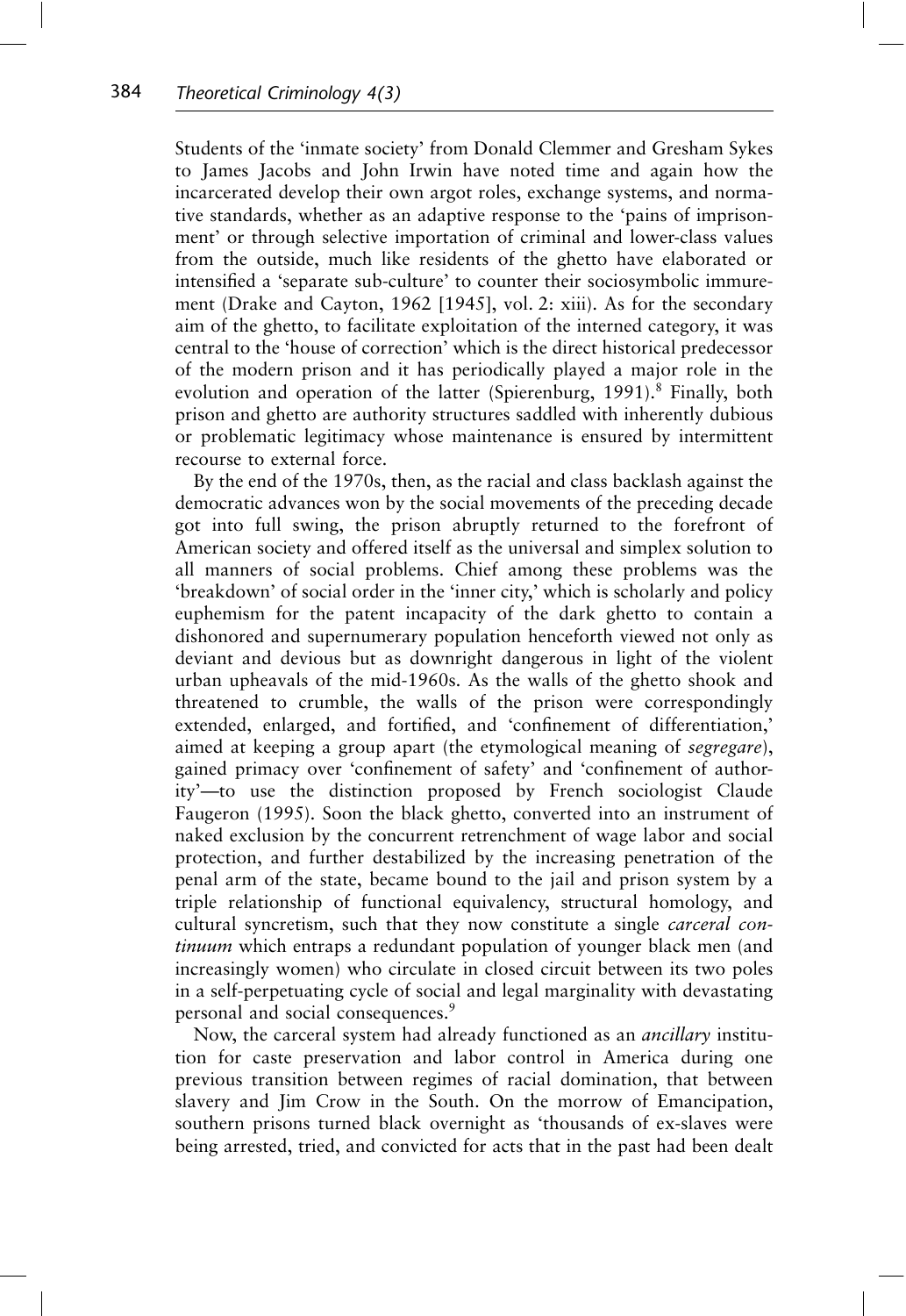with by the master alone' (Oshinsky, 1996: 32) and for refusing to behave as menials and follow the demeaning rules of racial etiquette. Soon thereafter, the former confederate states innovated 'convict leasing' as a response to the moral panic of 'Negro crime' that presented the double advantage of generating prodigious funds for the state coffers and furnishing abundant bound labor to till the fields, build the levees, lay down the railroads, clean the swamps, and dig the mines of the region under murderous conditions.<sup>10</sup> Indeed, penal labor, in the form of the convictlease and its heir, the chain gang, played a major role in the economic advancement of the New South during the Progressive era, as it 'reconciled modernization with the continuation of racial domination' (Lichtenstein, 1999: 195).

What makes the racial intercession of the carceral system different today is that, unlike slavery, Jim Crow and the ghetto of the mid-century, it does not carry out a positive economic mission of recruitment and disciplining of the workforce: it serves only to warehouse the precarious and deproletarianized fractions of the black working class, be it that they cannot find employment owing to a combination of skills deficit, employer discrimination and competition from immigrants, or that they refuse to submit to the indignity of substandard work in the peripheral sectors of the service economy—what ghetto residents commonly label 'slave jobs.' But there is presently mounting financial and ideological pressure, as well as renewed political interest, to relax restrictions on penal labor so as to (re)introduce mass unskilled work in private entreprises inside American prisons (Wacquant, 1999: 82–3): putting most inmates to work would help lower the country's 'carceral bill' as well as effectively extend to the inmate poor the workfare requirements now imposed upon the free poor as a requirement of citizenship.11 The next decade will tell whether the prison remains an appendage to the dark ghetto or supersedes it to go it alone and become America's fourth 'peculiar institution.'

#### **Notes**

1. Three brute facts need only be recalled here: the ethnic composition of the inmate population of the United States has been virtually inverted in the last half-century, going from about 70 percent (Anglo) white at the midcentury point to less than 30 percent today; the black/white incarceration gap has jumped from one for five to one for 8.5 in just the past 20 years; the lifetime cumulative probability of 'doing time' in a state or federal prison based on the imprisonment rates of the early 90s is 4 percent for whites, 16 percent for Latinos and 29 percent for blacks. Michael Tonry (1995) provides a systematic analysis of the increasing enmeshment of African-Americans in the criminal justice system over the past two decades.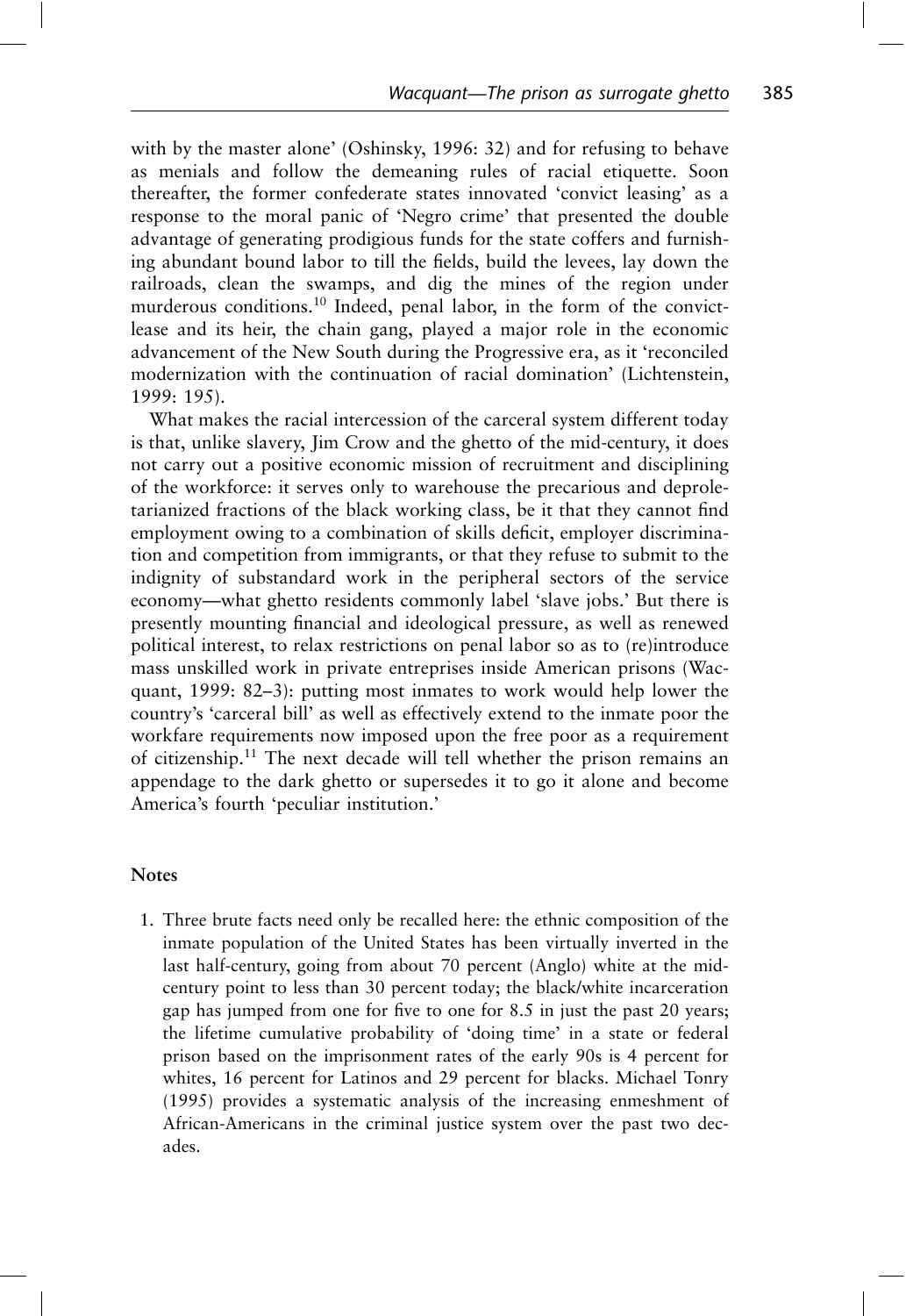2. Among the groups commonly considered unassimilable, the Negro people is by far the largest. The Negroes do not, like the Japanese and the Chinese, have a politically organized nation and an accepted culture of their own outside of America to fall back upon. Unlike the Oriental, there attaches to the Negro an historical memory of slavery and inferiority. It is more difficult for them to answer prejudice with prejudice and, as the Orientals may do, to consider themselves and their history superior to the white Americans and their recent cultural achievements. The Negroes do not have these fortifications of self-respect. They are more helplessly *imprisoned* as a subordinate caste, a caste of people deemed to be lacking a cultural past and assumed to be incapable of a cultural future.

(Myrdal, 1944: 54, emphasis added)

- 3. The term 'Jim Crow' comes from a song and dance by that title first performed in 1828 by Thomas Dartmouth Rice (1808–60), a popular traveling actor considered the father of the minstrel show, in which a blackfaced white minstrel caricatured the singing and dancing of African-American slaves. Such shows enjoyed great popularity in the United States as well as England, peaking in the decade leading to abolition.
- 4. The legislature of Mississippi went so far as to outlaw the advocacy of social equality between blacks and whites in a law of 1920 that subjected anyone 'found guilty of printing, publishing or circulating printed, typewritten or written matter urging or presenting for public acceptation or general information, arguments or suggestions in favor of social equality or of intermarriage' (cited in McMillen, 1990: 8–9) to a fine of \$500 and six months' imprisonment.
- 5. This was the meaning of Martin Luther King's 'Freedom Campaign' in the summer of 1966 in Chicago: it sought to apply to the ghetto the techniques of collective mobilization and civil disobedience used with success in the attack on Jim Crow in the South to reveal and protest 'the slow, stifling death of a kind of concentration camp life' to which blacks were condemned in the northern metropolis (M.L. King, cited by Oates, 1982: 373). The campaign to 'make Chicago an open city' was swiftly crushed by a formidable combination of state repression (spearheaded by 4,000 National Guard troops), white mob violence, vitriolic media campaigns of denunciation by the *Chicago Tribune* and *Chicago Sun Times*, furious resistance from City Hall, the real estate industry, and the courts, all with the knowing acquiescence of the White House and Congress.
- 6. It must be recalled that, as of the mid-1970s, the carceral population of the US had been steadily declining for nearly two decades to reach a low of 380,000 inmates in 1975. The leading analysts of the penal question, from David Rothman to Michel Foucault to Alfred Blumstein, were then unanimous in predicting the imminent marginalization of the prison as an institution of social control or, in the worst-case scenario, the long-term stability of penal confinement at a historically moderate level. No one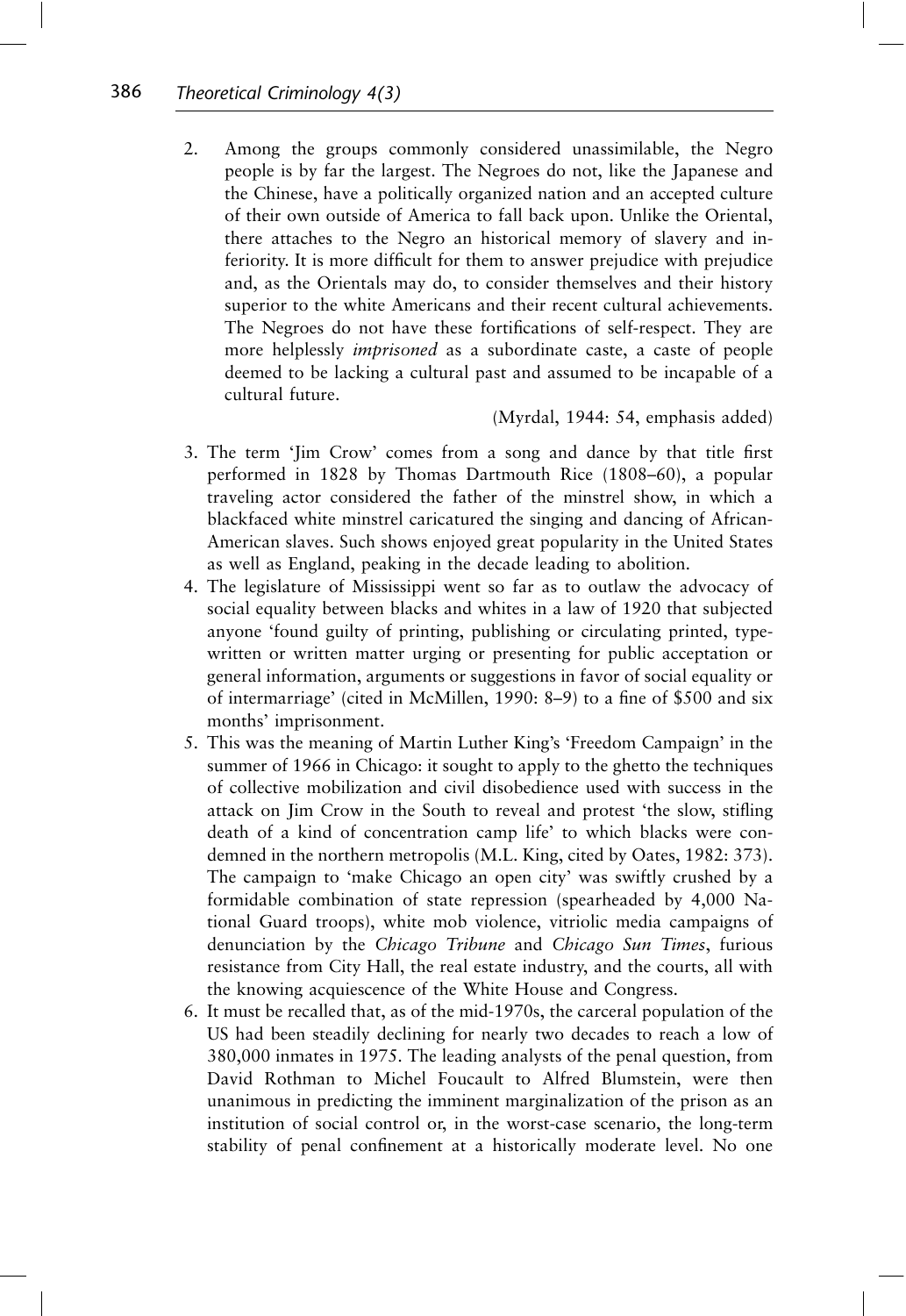foresaw the impending quadrupling of America's incarcerated population over the ensuing 20 years, via runaway growth that has catapulted that figure past the 2-million mark in 2000 even as crime levels remained stagnant over that period.

- 7. See Wacquant (2000a) for a historical recapitulation of the meanings of 'ghetto' in American society and social science, leading to a diagnosis of the curious expurgation of race from a concept expressly forged to denote a mechanism of ethnoracial domination, which ties it to the changing concerns of state elites over the nexus of poverty and ethnicity in the metropolis.
- 8. Describing the London Bridewell, the *Zuchthaus* of Amsterdam, and Paris's *Hôpital Général*, Rusche and Kirschheimer (1939: 42) write: 'The essence of the house of correction was that it combined the principles of the poorhouse, workhouse and penal institution.' Its main aim was 'to make the labor power of the unwilling people socially useful' by forcing them to work under close supervision in the hope that, once released, 'they would voluntarily swell the labor market.' On the social organization and goals of the *Hôpital Général*, see Mary Bosworth (this issue, pp. 265– 284).
- 9. A fuller discussion of this 'deadly symbiosis' between ghetto and prison in the post-Civil Rights era is provided elsewhere (Wacquant, 2000b).
- 10. This is not a figure of speech: the annual mortality rate for convicts reached 16 percent in Mississippi in the 1880s, where 'not a single leased convict ever lived long enough to serve a sentence of ten years or more' (Oshinsky, 1996: 46). Hundreds of black children, many as young as 6 years old, were leased by the state to the benefit of planters, businessmen and financiers, to toil in conditions that even some patrician southerners found shameful and 'a stain upon our manhood.'
- 11. Expert testimony presented to the Committees on the Judiciary and Crime of the US House of Representatives during discussion of the 'Prison Industries Reform Act of 1998' (still under deliberation at this writing) explicitly links welfare reform and the need to expand private prison labor.

#### **References**

- Beckett, Katherine and Theodore Sasson (2000) *The Politics of Injustice*. Thousand Oaks, CA: Pine Forge Press.
- Berlin, Ira (1998) *Many Thousands Gone: The First Two Centuries of Slavery in North America*. Cambridge: Harvard University Presss.
- Drake, St Clair and Horace Cayton (1962 [1945]) *Black Metropolis: A Study of Negro Life in a Northern City*. New York: Harper & Row.
- Drescher, Seymour and Stanley L. Engerman (1998) *A Historical Guide to World Slavery*. New York: Oxford University Press.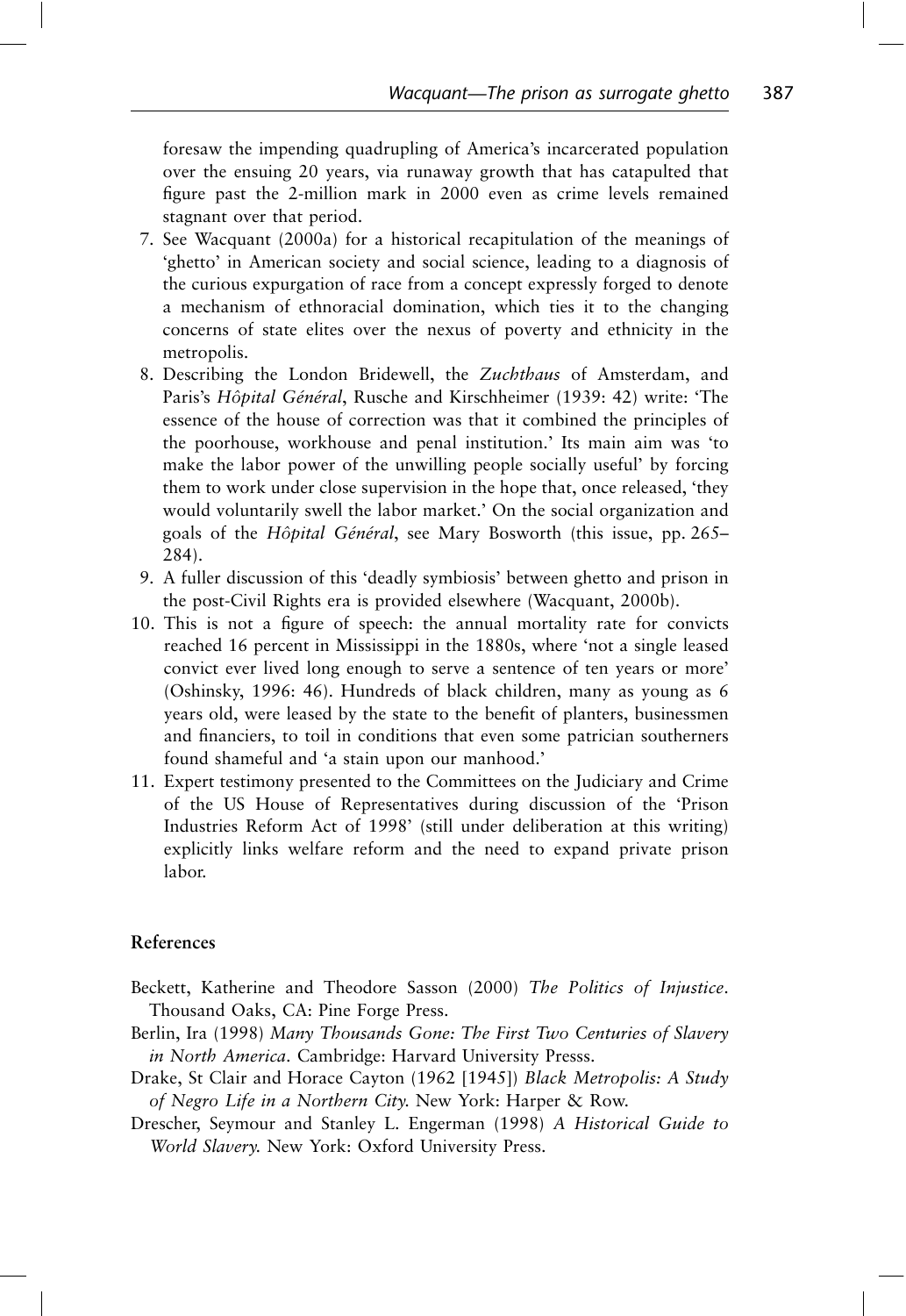- Edsall, Thomas Byrne and Mary D. Edsall (1991) *Chain Reaction: The Impact of Race, Rights, and Taxes on American Politics*. New York: W.W. Norton.
- Faugeron, Claude (1995) 'La dérive pénale', *Esprit* 215 (October): 132-44.
- Fields, Barbara Jeanne (1990) 'Slavery, Race, and Ideology in the United States of America', *New Left Review* 181 (May–June): 95–118.
- Kerner Commission (1988 [1968]) *The Kerner Report: The 1968 Report of the National Advisory Commission on Civil Disorders*. New York: Pantheon.
- Kolchin, Peter (1993) *American Slavery: 1619–1877*. New York: Hill & Wang.
- Lichtenstein, Alex (1999) *Twice the Work of Free Labor: The Political Economy of Convict Labor in the New South*. New York: Verso.
- Litwack, Leon F. (1998) *Trouble in Mind: Black Southerners in the Age of Jim Crow*. New York: Knopf.
- McMillen, Neil R. (1990) *Dark Journey: Black Mississippians in the Age of Jim Crow*. Urbana, IL: University of Illinois Press.
- Myrdal, Gunnar (1944) *An American Dilemma: The Negro Problem and Modern Democracy*. New York: Harper Torchbook.
- Oates, Stephen B. (1982) *Let the Trumpet Sound: The Life of Martin Luther King*. New York: New American Library.
- Oshinsky, David M. (1996) *Worse than Slavery: Parchman Farm and the Ordeal of Jim Crow Justice*. New York: Free Press.
- Quadagno, Jill (1994) *The Color of Welfare: How Racism Undermined the War on Poverty*. Oxford: Oxford University Press.
- Rusche, Georg and Otto Kirschheimer (1939) *Punishment and Social Structure*. New York: Columbia University Press.
- Sennett, Richard (1994) *Flesh and Stone: The Body and the City in Western Civilization*. New York: W.W. Norton.
- Spear, Allan H. (1968) *Black Chicago: The Making of a Negro Ghetto, 1890–1920*. Chicago, IL: The University of Chicago Press.
- Spierenburg, Pieter (1991) *The Prison Experience: Disciplinary Institutions and their Inmates in Early Modern Europe*. New Brunswick, NJ: Rutgers University Press.
- Stampp, Kenneth M. (1956) *The Peculiar Institution: Slavery in the Ante-Bellum South*. New York: Vintage Books.
- Tonry, Michael (1995) *Malign Neglect: Race, Class, and Punishment in America*. New York: Oxford University Press.
- Wacquant, Loïc (1998) 'Crime et châtiment en Amérique de Nixon à Clinton', *Archives de Politique Criminelle* 20 (spring): 123–38.
- Wacquant, Loïc (1999) *Les Prisons de la misère*. Paris: Editions Raisons d'Agir.
- Wacquant, Loïc (2000a) 'Gutting the Ghetto: Political Censorship and Conceptual Retrenchment in the American Debate on Urban Destitution', in Malcolm Cross and Robert Moore (eds) *Globalisation and the New City*. Basingstoke: Macmillan.
- Wacquant, Loïc (2000b) 'Deadly Symbiosis: When Ghetto and Prison Meet and